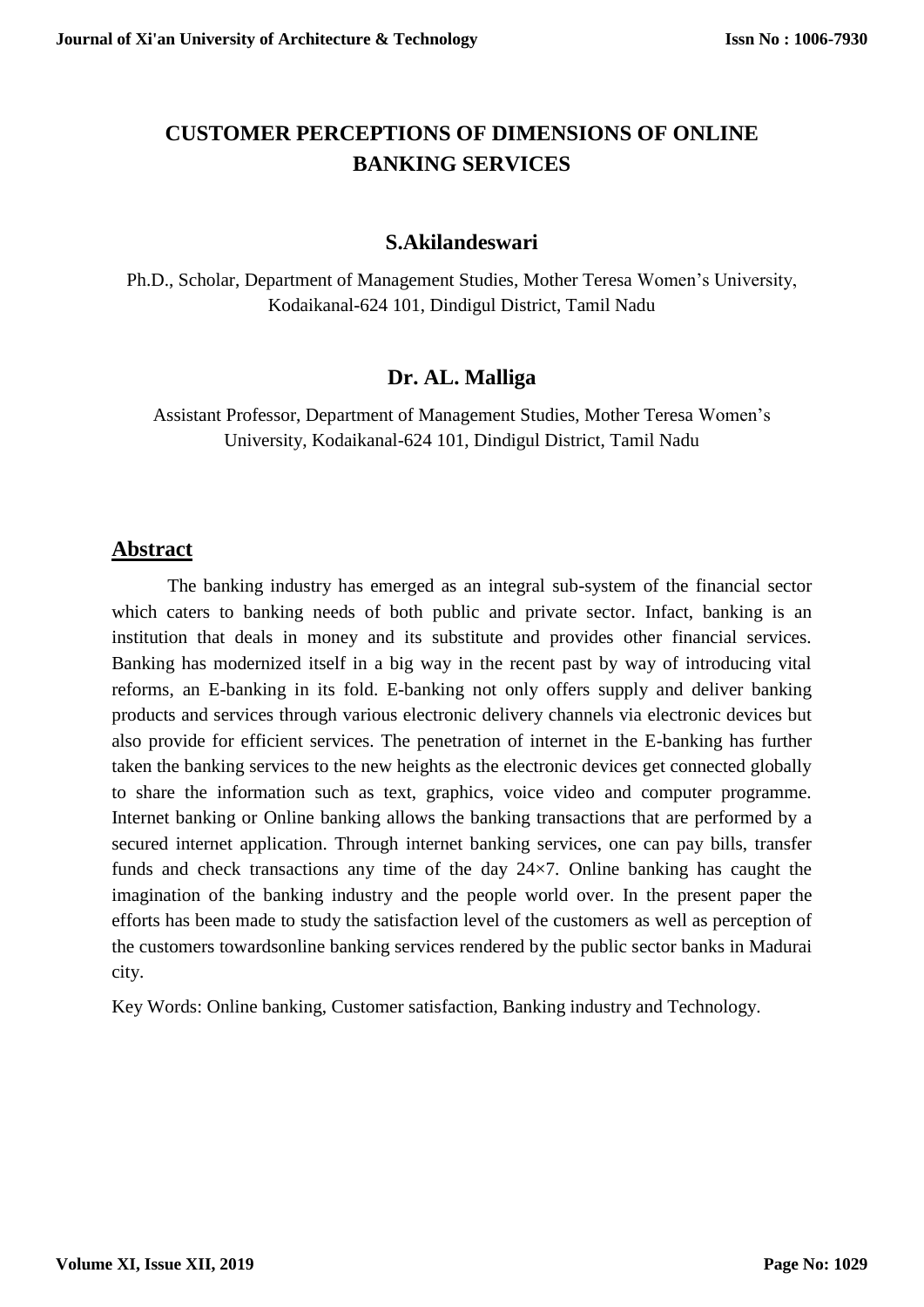## **Introduction**

Finance function is the backbone of business transactions. Business transactions are undergoing day-by-day technological change. So, traditional form of Finance Function is not enough to cope-up with pace of changing technological scenario. The comprehensiveness form of this technological change in finance function is E-banking. E-banking is of recent origin, especially in India, it is still in its adolescent age. The rapid spread of technology has made the Internet the best channel to provide banking services and products to customers. Banks now consider the Internet variables as part of their strategic plan. It will revolutionize the way banks operate, deliver and compete, especially because the competitive advantages of traditional branch networks are eroding rapidly.

Customers now demand new levels of convenience and flexibility in addition to powerful and easy to use financial management tools, products and services that traditional retail banking cannot offer. Online banking has allowed banks and financial institutions to provide these services by exploiting an extensive public network infrastructure. Online-Banking is a relatively new concept used to define banks that do not have a physical location such as a branch, but offer services only through the Internet and ATMs to deposit or withdraw funds. Online banking means any user with a personal computer and a browser can get connected to his bank's website to perform any of the virtual banking functions.

Online banking differs in many ways from traditional branch banking. In online banking system the bank has a centralized database that is web-enabled. All the services that the bank has permitted on the internet are displayed in menu. Once the branch offices of bank are interconnected through terrestrial or satellite links, there would be no physical identity for any branch. It would be a borderless entity permitting anytime, anywhere and anyhow banking. In online banking, customers have direct access to a bank's information system from home, work, school, or any other place where a network connection is available. In this new situation, the customer is defined as an end-user of the bank's data processing system.

From a bank's perspective, using the Internet is more efficient than using other distribution mediums because banks are looking for an increased customer base. People are becoming more comfortable with banking online and they believe that it will become necessary for all community banks to offer online-banking services.

## **Online Banking**

"Online banking" refers to systems that enable bank customers to accessaccounts and general information on bank products and services through a personal computer (PC) or other intelligent device. Online banking products and services can include wholesale products for

corporate customers as well as retail and fiduciary products for consumers. Some examples of wholesale products and services include:

- Cash management.
- Wire transfer.
- Automated clearinghouse (ACH) transactions.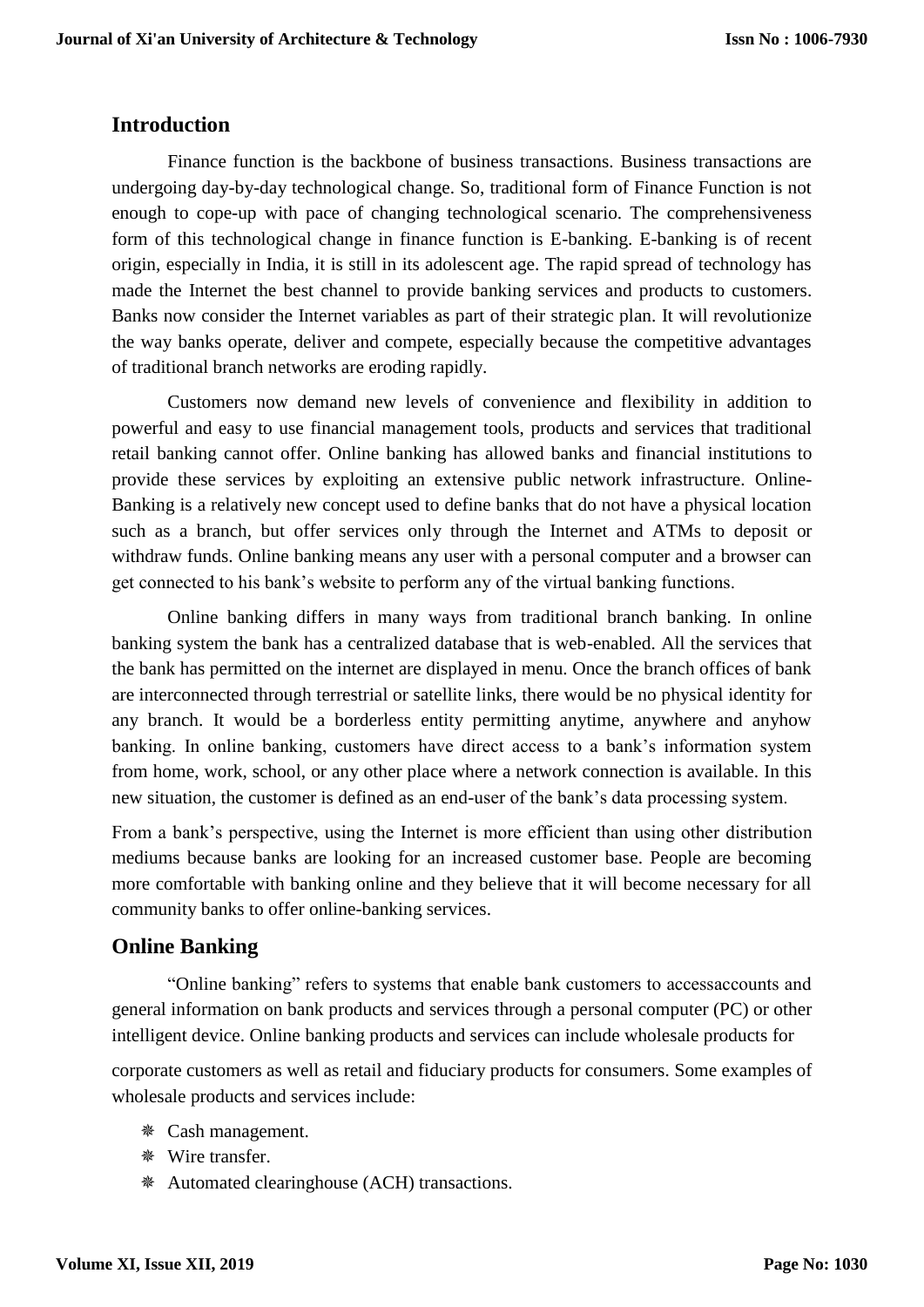Bill presentment and payment.

Examples of retail and fiduciary products and services include:

- Balance inquiry.
- Funds transfer.
- Downloading transaction information.
- Bill presentment and payment.
- Loan applications.
- Investment activity.
- Other value-added services.

## **Levels of Online Banking**

Currently, the following three basic kinds of Online banking are being employed in the marketplace:

- **Informational** This is the basic level of Internet banking. Typically, the bank has marketing information about the bank's products and services on a stand-alone server. The risk is relatively low, as informational systems typically have no path between the server and the bank's internal network. This level of Internet banking can be provided by the bank or outsourced. While the risk to a bank is relatively low, the server or Web site may be vulnerable to alteration. Appropriate controls therefore must be in place to prevent unauthorized alterations to the bank's server or Web site.
- **Communicative**  The next level of Internet banking system allows some interaction between the bank's systems and the customer. The interaction may be limited to electronic mail, account inquiry, loan applications, or static file updates (name and address changes). Becausethese servers may have a path to the bank's internal networks, the risk is higher with this configuration than with informational systems. Appropriate controls need to be in place to prevent, monitor, and alert management of any unauthorized attempt to access the bank's internal networks and computer systems. Virus controls also become much more critical in this environment.
- **Transactional** This level of Internet banking allows customers to execute transactions. Since a path typically exists between the server and the bank*'*s or outsourcer*'*s internal network, this is the highest risk architecture and must have the strongest controls. Customertransactions can include accessing accounts, paying bills, transferring funds, etc.

## **Benefits of Online Banking**

The following are benefits which are derived by the customers from online banking:

 For the online banking customer, the convenience factor rates high. Unlike your corner bank, online banking sites never close. They are available 24 hours a day, seven days a week. One can check the balance every day just by logging onto one's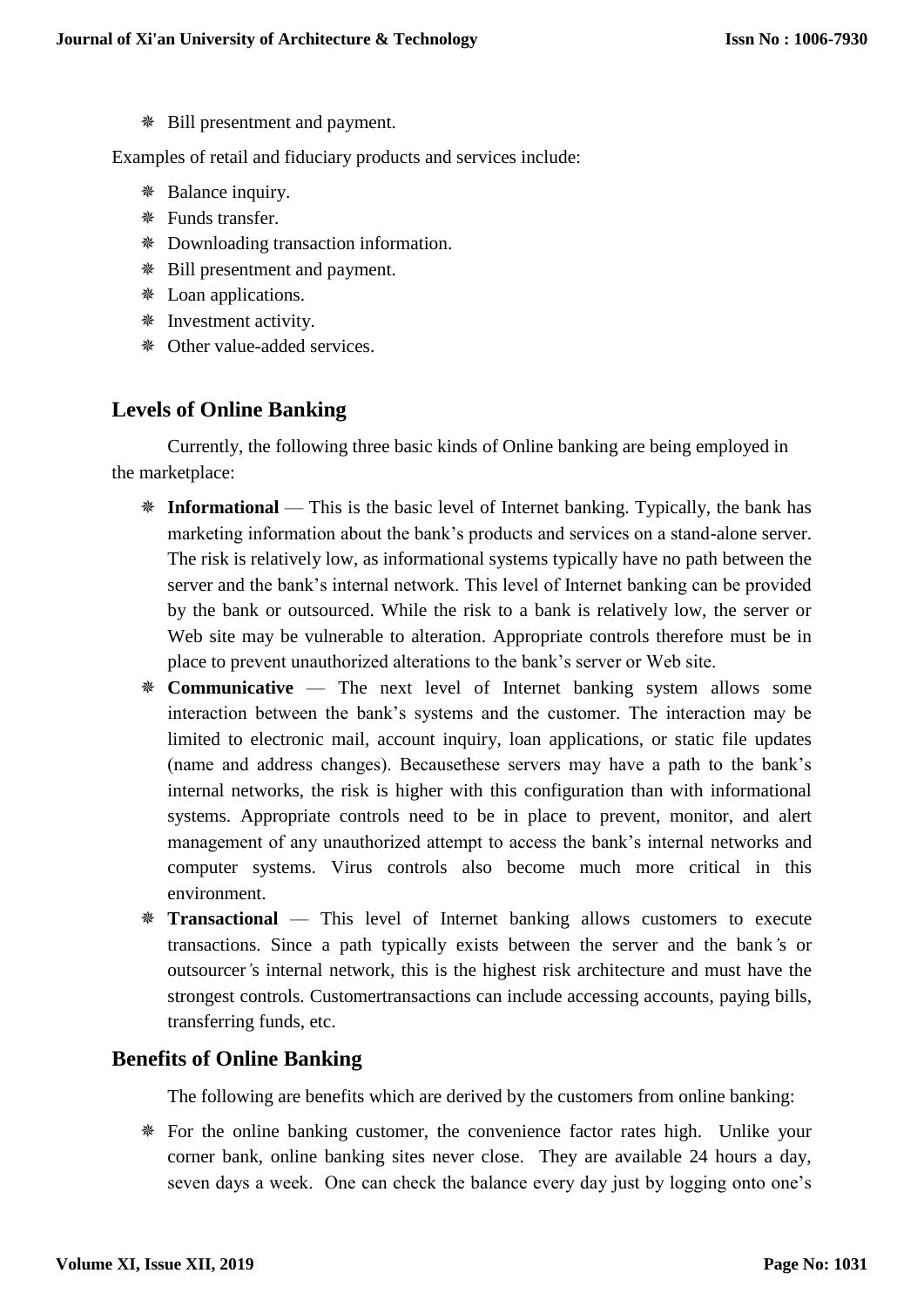account. In addition to checking balances and transactions, one can catch discrepancies in the account right way and deal with them swiftly. If you're out of state or even out of the country when a money problem arises, you can log on instantly to your online bank and take care of business.

- There is no necessity of writing checks, affixing postage and posting the payment in the mail as bills are paid online. Once the amount is entered and the payee is checked off, the funds are automatically deducted from the payer's choice of account.
- Online bank sites generally execute and confirm transactions at or quicker than ATM processing speeds. You can access and manage all of your bank accounts, including IRAs, CDs, even securities from one secure site.
- Many online banking sites now offer sophisticated tools, including account aggregation, stock quotes, rate alerts and portfolio managing programs to help the customer to manage all of their assets more effectively.
- Banks pass the money they save on overhead like buildings and tellers to customers in the form of higher yields, lower fees and more generous account thresholds. Since the cost to the bank is minimal, the cost to the consumer, in many cases, is also minimal. While there is usually a fee for Online banking, it can be extremely low.
- Online banking also eliminates paper waste, which is a plus not for those who have to handle all the paper work, but also for the environment.

## **Issues in Online Banking**

Financial institutions, their card associations, and vendors are working todevelop an Internet payment infrastructure to help make electronic commercesecure. Many in the banking industry expect significant growth in the use of the Internet for the purchase of goods and services and electronic data interchange. The banking industry also recognizes that the Internet must be secure to achieve a high level of confidence with both consumers and businesses. Sound management of banking products and services, especially those provided

over the Internet, is fundamental to maintaining a high level of public confidence not only in the individual bank and its brand name but also in the banking system as a whole. Key components that will help maintain a high level of public confidence in an open network environment include:

- Security
- Authentication
- **※ Trust**
- Nonrepudiation
- **※ Privacy**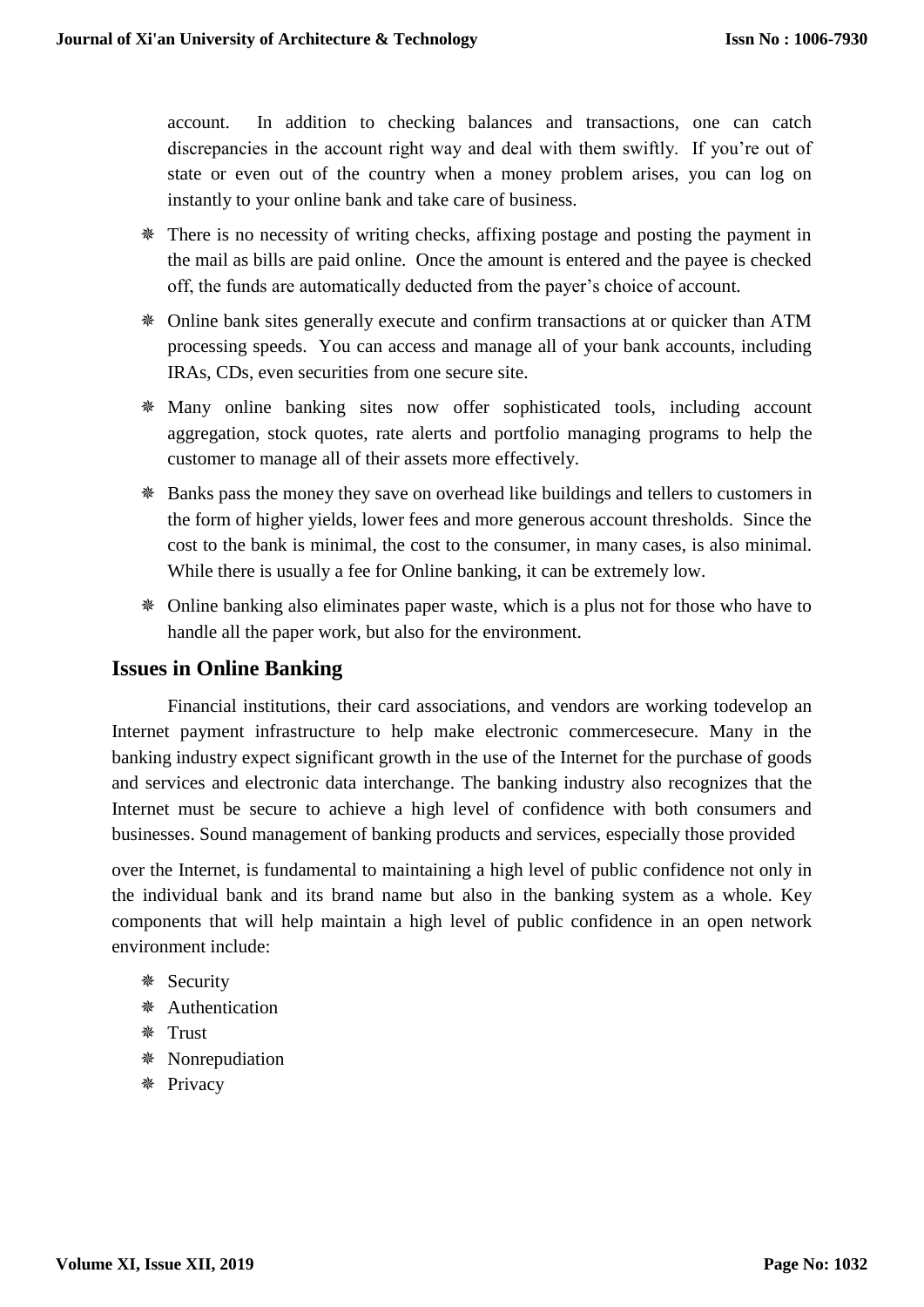## **Statement of the problem**

Internet is dramatically changing how financial services are designed and delivered to consumers. With the advent of E-Banking, the whole scenario of banking has changed. The innovative trends like Internet-banking has taken over the conventional channels of delivery of services and the customers have saved time, energy and work paper. By taking into account the significance of information technology and computer networking, their pivotal role in the banking sector and customers' preference of online banking service, being offered by the bank, this study is an attempt to bring out the perception of the customers towards online banking service rendered by Public sector banks, in line with the customer satisfaction.

## **Objectives of the study**

- To measure the perception of the customers towards online banking services rendered by the selected public sector banks in Madurai city.
- To measure the level of customers satisfaction towards online banking services.
- To suggest the measures to strengthen the online banking services provided by the Public Sector Banks.

## **Research methodology**

The present study is based on both primary and secondary data. Primary data was collected from the customers of selected public sector banks viz State Bank of India, Union bank of India and Indian Overseas bank through structured questionnaire. The secondary data was collected from the journals, magazines, Internet and other published data. In this study, sample of 150 customers, 50 each from the selected three public sector banks in Madurai city was chosen on the basis of simple random sampling technique to assess level of satisfaction of customers regarding the online banking services provided by the above mentioned public sector banks.

## **Data Analysis and Interpretation**

### **Measure of Perception of customers towards online banking services**

The perception of the sample customers regarding the efficiency, fulfilment, trust and responsiveness dimension has been analysed with the help of a scaling technique. The above mentioned perception dimension has been measured with the help of scores allotted to five statements related to four categories of dimension on a five point scale viz SA-Strongly Agree(5), A-Agree (4),No-No Opinion(3), DA- Disagree (2) and SDA- Strongly Disagree (1)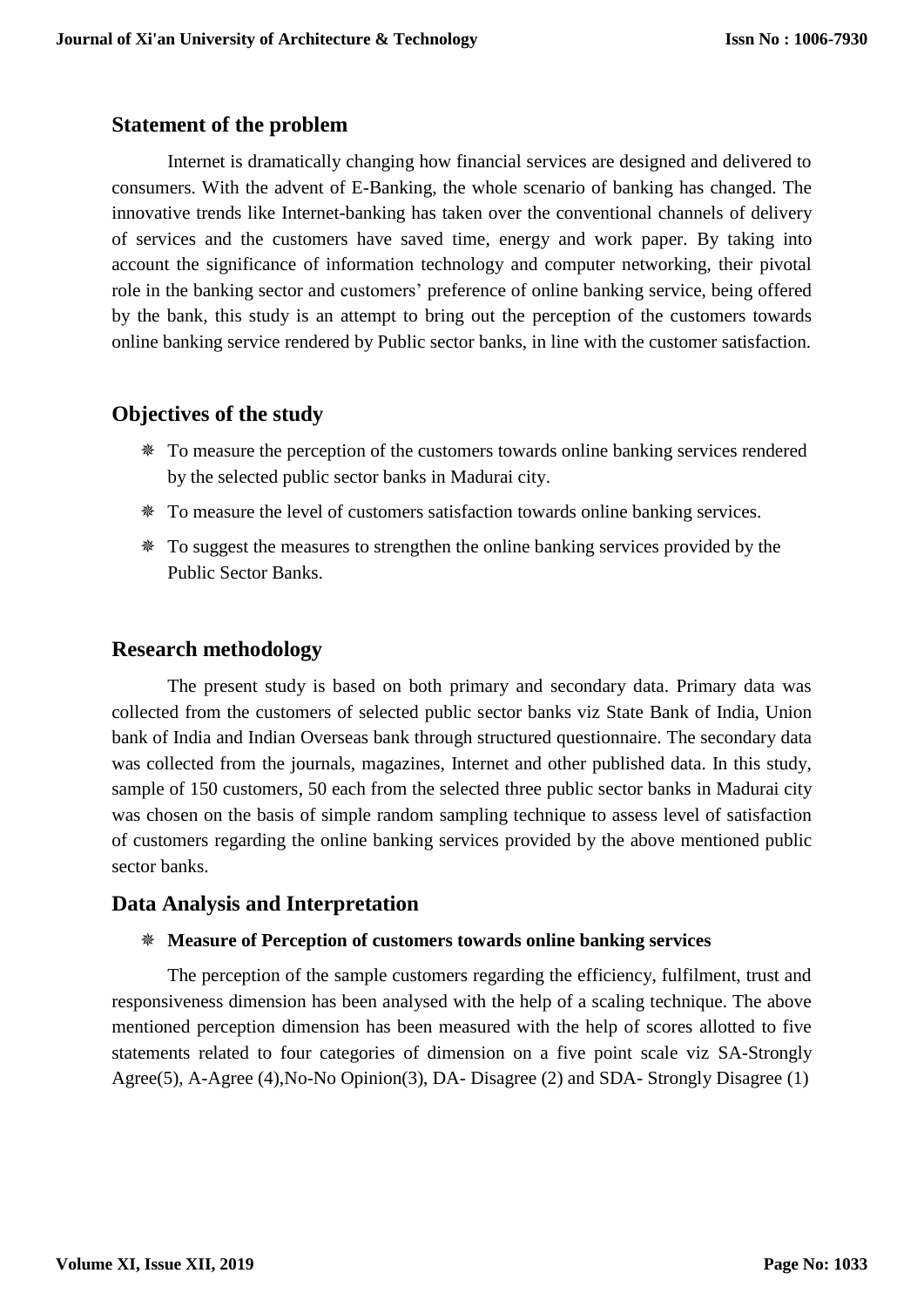| S.No.          | <b>Statements</b>                                           | <b>SA</b> | A  | N <sub>O</sub> | DA       | <b>SDA</b> |
|----------------|-------------------------------------------------------------|-----------|----|----------------|----------|------------|
| 1              | Able to get on the website quickly                          | 95        | 55 | $\overline{0}$ | $\theta$ |            |
| 2              | Easy to find the need on the website                        | 94        | 40 | 16             | $\Omega$ |            |
| 3              | Complete the transactions through bank's<br>website quickly | 86        | 64 | $\theta$       | $\Omega$ |            |
| $\overline{4}$ | Using the bank's website does not require<br>lot of effort  | 34        | 77 | 22             | 17       | 0          |
| 5              | Organisation and structure of online<br>content is easy     | 45        | 67 | 38             | $\Omega$ |            |

## **Table 1**

## **Perception of customers towards efficiency dimension**

Source: Primary data

It is observed from the above table that the perception of the customers on the statement that able to get on the bank's website quickly gets the maximum score and using the bank's website does not require lot of effort gets the least score.

## **Table 2**

### **Perception of customers towards fulfillment dimension**

| S.no.          | <b>Statements</b>                                         | <b>SA</b> | A  | N <sub>O</sub> | DA             | <b>SDA</b> |
|----------------|-----------------------------------------------------------|-----------|----|----------------|----------------|------------|
| 1              | Bank keeps the promises                                   | 51        | 67 | 24             | 8              |            |
| $\overline{2}$ | Site is always available for business                     | 66        | 55 | 29             | $\overline{0}$ | 0          |
| 3              | Online transactions with the bank are.<br>always accurate | 110       | 40 | $\overline{0}$ | $\theta$       |            |
| 4              | Services delivered through bank's<br>website is quick     | 72        | 70 | 8              | $\theta$       | $\Omega$   |
| 5              | Bank's site make accurate promises about<br>the services  | 30        | 90 | 14             | 16             |            |

Source: Primary data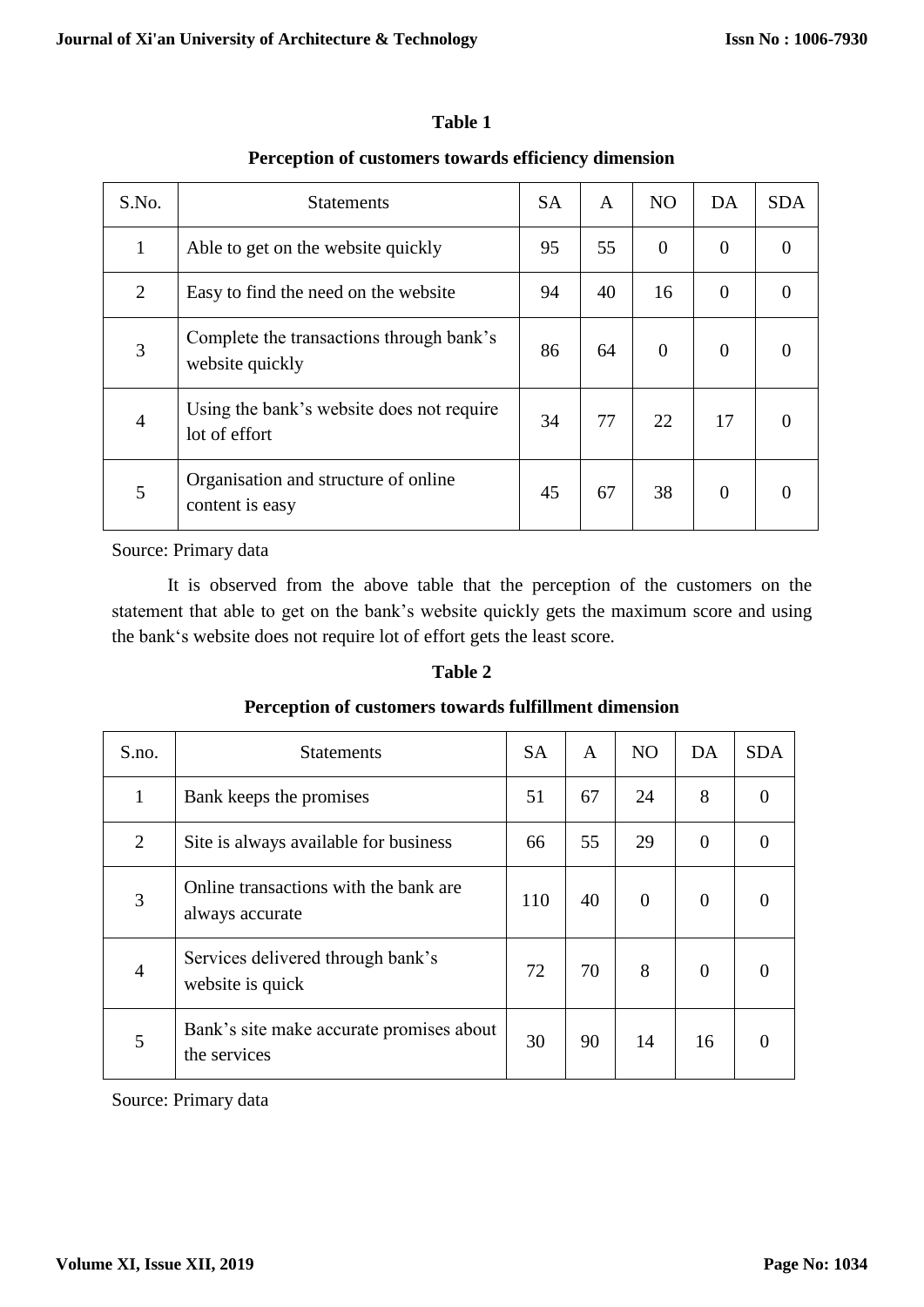It is observed from the above table that the perception of the customers on the statement that online transactions with the bank are always accurate gets the maximum score and the bank's site make accurate promises about the services gets the least score.

### **Table 3**

| S.no.          | <b>Statements</b>                                  | <b>SA</b> | A   | <b>NO</b>      | DA       | <b>SDA</b> |
|----------------|----------------------------------------------------|-----------|-----|----------------|----------|------------|
| 1              | Bank does not misuse the personal<br>information   | 59        | 83  | 8              | $\theta$ | $\theta$   |
| $\overline{2}$ | Have confidence in bank's service                  | 36        | 98  | 8              | 8        | $\theta$   |
| 3              | Site launches and runs quickly                     | 23        | 105 | 22             | $\theta$ | $\theta$   |
| $\overline{4}$ | Feel safe in my transactions with the bank         | 74        | 61  | 15             | $\theta$ |            |
| 5              | Bank name is well known and has good<br>reputation | 102       | 48  | $\overline{0}$ | $\Omega$ |            |

#### **Perception of customers towards trust dimension**

Source: Primary data

It is observed from the above table that the perception of the customers on the statement that bank name is well known and has good reputation gets the maximum score and the bank's site launches and runs quickly gets the least score.

### **Table 4**

### **Perception of customers towards responsiveness dimension**

| S.no. | <b>Statements</b>                                                   | <b>SA</b> | A  | N <sub>O</sub> | DA       | <b>SDA</b> |
|-------|---------------------------------------------------------------------|-----------|----|----------------|----------|------------|
| 1     | Website design is aesthetically attractive                          | 36        | 98 | 8              | 8        |            |
| 2     | Give prompt responses to requests by e-mail<br>or other means       | 15        | 98 | 37             | $\theta$ |            |
| 3     | Bank is easily accessible by telephone                              | 29        | 84 | 37             | $\Omega$ |            |
| 4     | Quickly resolves the problems encounter<br>with online transactions | 15        | 98 | 22             | 15       |            |
| 5     | Customer service representatives available<br>online                | 44        | 39 | 22             | 45       |            |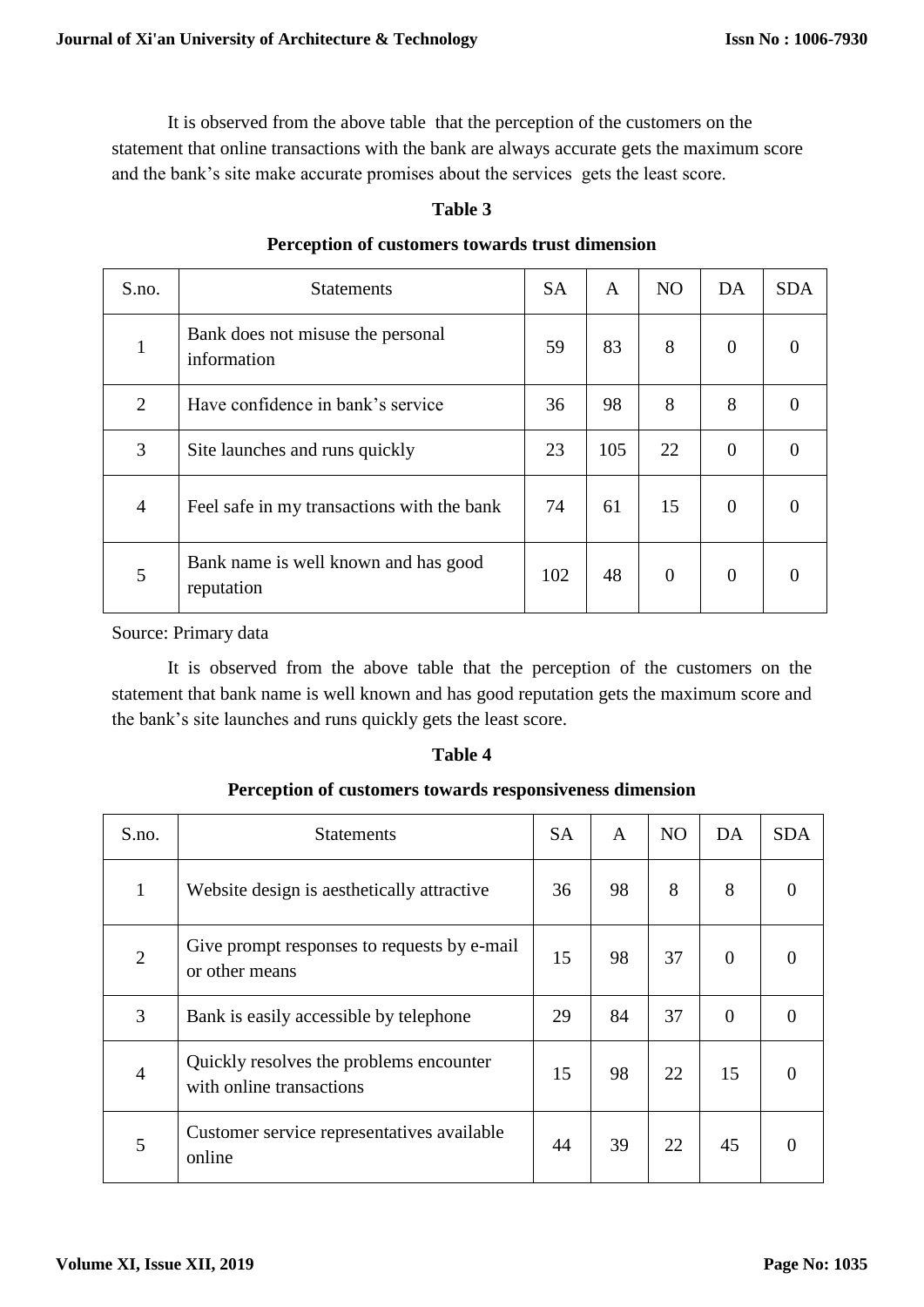Source: Primary data

It is observed from the above table that the perception of the customers on the statement that bank web site design is aesthetically attractive gets the maximum score and the customer service representatives available online gets the least score.

### **Satisfaction level of the customers towards online banking services**

### **Table 5**

| Dimension      | Satisfaction level         | No. of<br>Responses | Percentage     |
|----------------|----------------------------|---------------------|----------------|
|                | Highly satisfied           | 21                  | 14             |
|                | Satisfied                  | 57                  | 38             |
| Efficiency     | Moderate                   | 61                  | 40.6           |
|                | Dissatisfied               | 10                  | 6.6            |
|                | <b>Highly Dissatisfied</b> | 01                  | 0.6            |
|                | Highly satisfied           | 25                  | 17             |
|                | Satisfied                  | 78                  | 52             |
| Fulfillment    | Moderate                   | 38                  | 25             |
|                | Dissatisfied               | 09                  | 6              |
|                | <b>Highly Dissatisfied</b> | $\overline{0}$      | $\overline{0}$ |
|                | Highly satisfied           | 19                  | 13             |
|                | Satisfied                  | 43                  | 29             |
| <b>Trust</b>   | Moderate                   | 63                  | 42             |
|                | Dissatisfied               | 15                  | 10             |
|                | <b>Highly Dissatisfied</b> | 10                  | $\overline{7}$ |
|                | Highly satisfied           | 12                  | 8              |
|                | Satisfied                  | 32                  | 21             |
| Responsiveness | Moderate                   | 57                  | 38             |
|                | Dissatisfied               | 33                  | 22             |
|                | <b>Highly Dissatisfied</b> | 16                  | 11             |

| Level of customers' satisfaction |  |
|----------------------------------|--|
|----------------------------------|--|

Source: Primary data

It is observed from the above table that most of the customers have moderate level of satisfaction (40.6%) towards the efficiency dimension of online banking services rendered by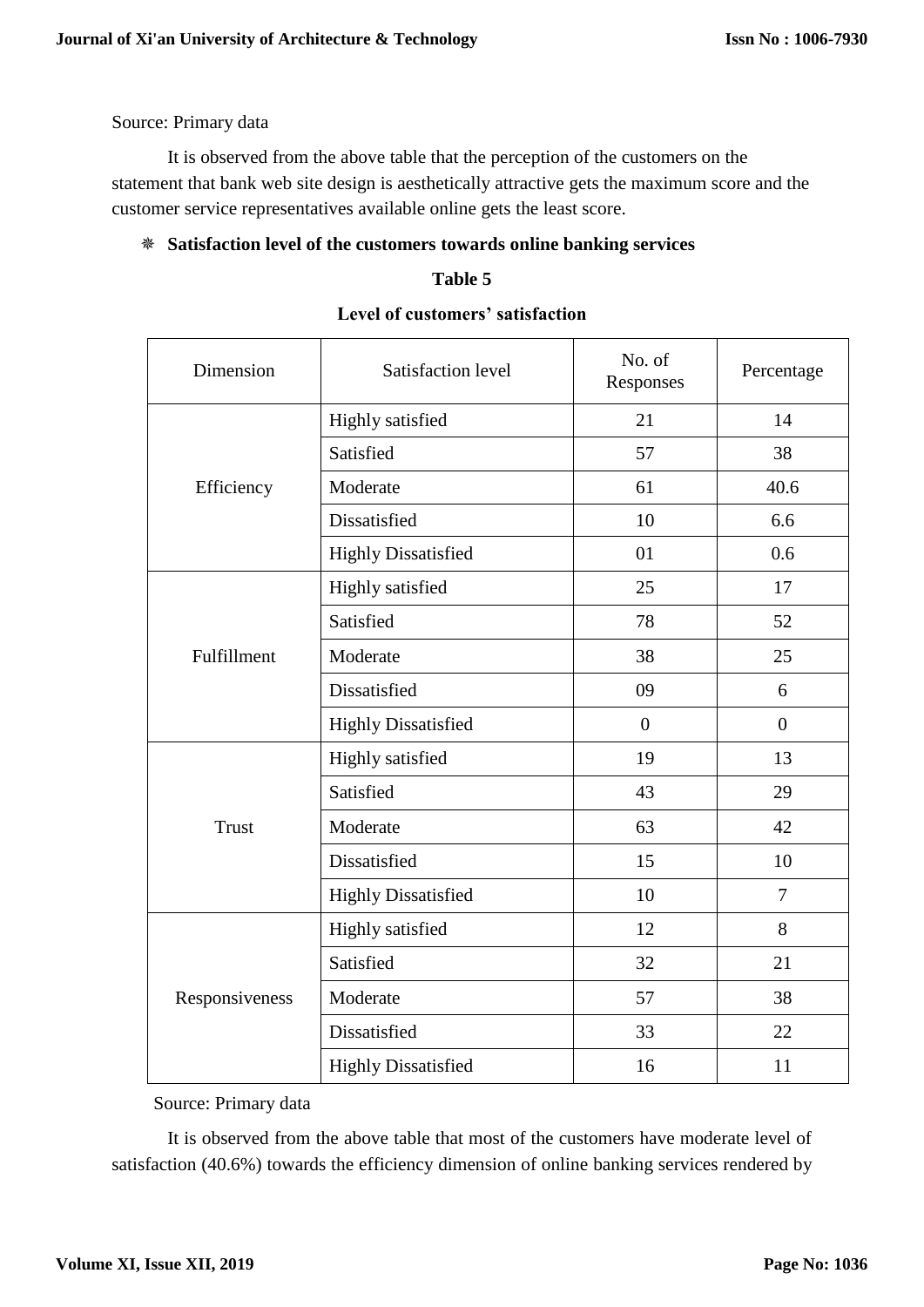the banks. Even though majority comes under the moderate level fair majority of the customers are satisfied with the online banking services rendered by the selected public sector banks. Towards the fulfilment dimension of online banking services most of the customers (52%) are satisfied with the online banking services rendered by their banks. Regarding the trust, most of the customers (42%) have moderate level of satisfaction towards their bank's online services and with respect to bank responsiveness most of the customers (38%) have moderate level of satisfaction.

## **Suggestions**

- Using bank's website does not require lot of effort gets the least score among the perception of the customers towards efficiency dimension. This is due to the reason that they might have faced some problems while transacting through online. Their problems should be addressed immediately and utmost importance should be given to solve the problems. Proper counselling regarding the operation of the online banking services should be provided to the customers. The public sector banks can provide online demonstration and training to new or potential customers.
- Customers perception towards bank's site makes accurate promises about the services and customer service representatives available online get the least score. It is very important for public sector banks to associate more with technology and good infrastructure facilities to provide timely and efficient services to the customers.

Customers needs grow with no limits, and it is very much evident from the various services offered by the other banks day to day. Not just to rebel the competition with the private and foreign banks, but also to retain the existing customers it is very necessary that the public sector banks take a charge on this.

- Public sector banks are always known for the trust, they have developed with the customers and for their existence in the society for a very long period of time. It is suggested that the public sector banks keep the trust factor and improve on the other aspects of service quality. Hence banks have to revise their traditional practices and adapt themselves to satisfy the needs of the customers and gain their trust and confidence in them.
- With the increase in the spread of technology, it is also essential that banks should maintain the security to the advanced level to keep the faith of customer and it is essential that the customer has faith in the system. Therefore, banks need to put in place computer security-related hardware and software such as firewalls, encryption programs and virus protection software.PKI (Public Key Infrastructure) is the most favoured technology for secure Online banking services.The customers should be made aware of the benefits of online banking. If the banks bring this factor to the notice of the customers, certainly there will be migration of customers from the bank branch to the Online banking.This will not only help the bank in retaining their customers but also in attracting new customers.